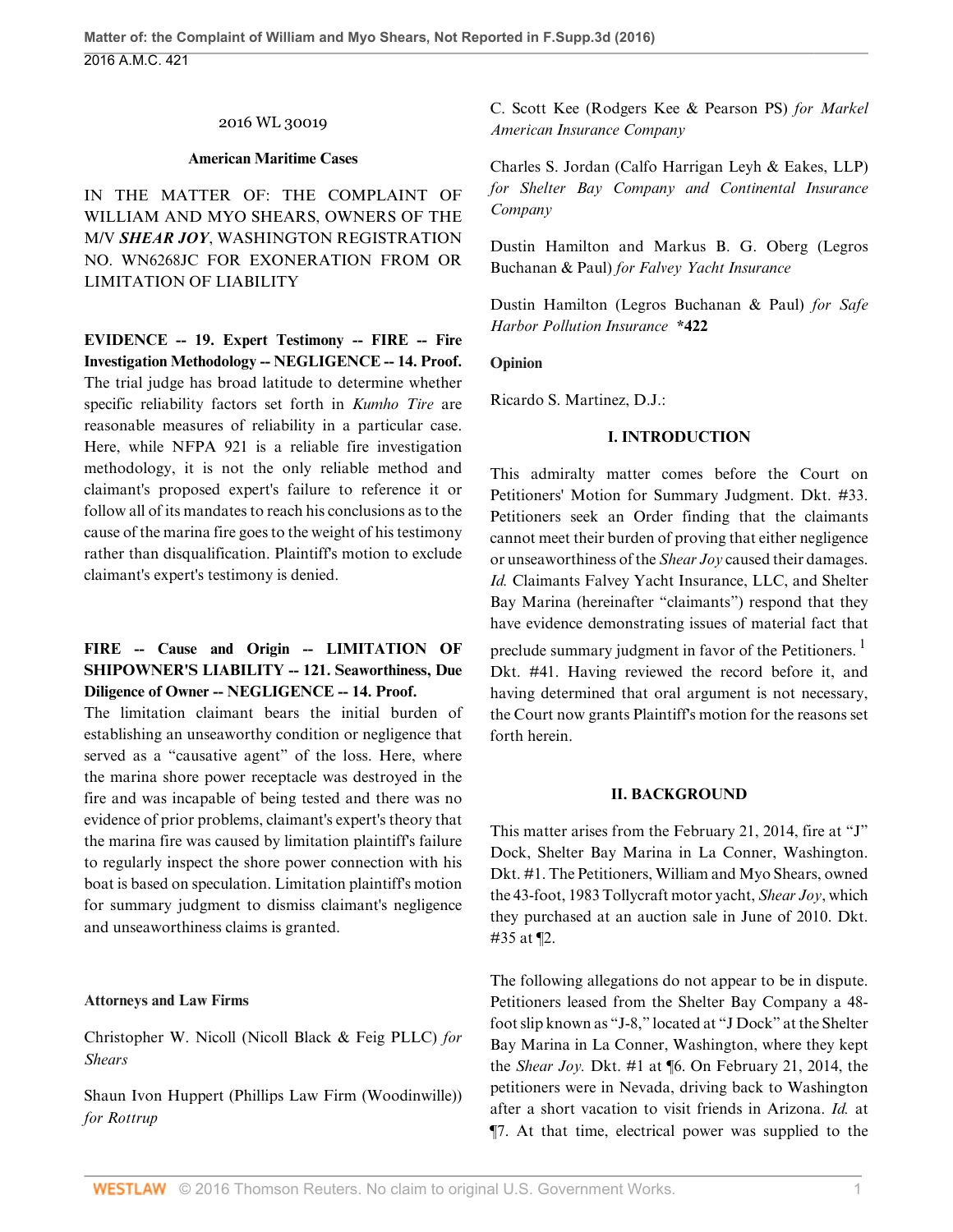*Shear Joy* by the Shelter Bay Company through a shore power connection. *Id.* At approximately 4:20 p.m. on February 21, 2014, fire broke out on J Dock, or on one or more of the vessels moored there. *Id.* at ¶8. The fire was observed by many, as it was still daylight when it started, and February 21, 2014, was a Friday afternoon. *Id.* Several boats **\*423** were pulled away from J Dock, but in total seven boats, including the *Shear Joy*, burned to the waterline and sank at their moorings. Several more vessels at J Dock, and nearby, reportedly sustained repairable damage. *Id.* J Dock itself sustained substantial damage from the fire. *Id.* Fortunately, there were no personal injuries. After it was reported, the fire was eventually extinguished by emergency responders. *Id.* at ¶10.

There is a dispute as to where and how the fire originated. After Petitioners became aware of allegations that the *Shear Joy* was the "boat of origin" for the Shelter Bay Fire, they filed the instant action for Exoneration from or Limitation of Liability. Dkt. #1. Discovery followed and Petitioners have filed this motion for summary judgment. Claimants and their expert assert that the shore power source for the *Shear Joy* was the origination of the fire and that Petitioners are liable for damages because they negligently maintained the boat and her power source. Dkt. #41.

#### **III. DISCUSSION**

## **A. Legal Standard on Summary Judgment**

Summary judgment is appropriate where "the movant shows that there is no genuine dispute as to any material fact and the movant is entitled to judgment as a matter of law." [Fed. R. Civ. P. 56\(a\);](http://www.westlaw.com/Link/Document/FullText?findType=L&pubNum=1000600&cite=USFRCPR56&originatingDoc=I4e633e11183c11e685c89620c5f83c14&refType=RB&originationContext=document&vr=3.0&rs=cblt1.0&transitionType=DocumentItem&contextData=(sc.Search)#co_pp_8b3b0000958a4) *[Anderson v. Liberty Lobby,](http://www.westlaw.com/Link/Document/FullText?findType=Y&serNum=1986132674&pubNum=0000780&originatingDoc=I4e633e11183c11e685c89620c5f83c14&refType=RP&fi=co_pp_sp_780_247&originationContext=document&vr=3.0&rs=cblt1.0&transitionType=DocumentItem&contextData=(sc.Search)#co_pp_sp_780_247) Inc.*[, 477 U.S. 242, 247 \(1986\).](http://www.westlaw.com/Link/Document/FullText?findType=Y&serNum=1986132674&pubNum=0000780&originatingDoc=I4e633e11183c11e685c89620c5f83c14&refType=RP&fi=co_pp_sp_780_247&originationContext=document&vr=3.0&rs=cblt1.0&transitionType=DocumentItem&contextData=(sc.Search)#co_pp_sp_780_247) In ruling on summary judgment, a court does not weigh evidence to determine the truth of the matter, but "only determine[s] whether there is a genuine issue for trial."*[Crane v. Conoco, Inc.](http://www.westlaw.com/Link/Document/FullText?findType=Y&serNum=1994238283&pubNum=0000506&originatingDoc=I4e633e11183c11e685c89620c5f83c14&refType=RP&fi=co_pp_sp_506_549&originationContext=document&vr=3.0&rs=cblt1.0&transitionType=DocumentItem&contextData=(sc.Search)#co_pp_sp_506_549)*, [41 F.3d 547, 549 \(9 Cir. 1994\)](http://www.westlaw.com/Link/Document/FullText?findType=Y&serNum=1994238283&pubNum=0000506&originatingDoc=I4e633e11183c11e685c89620c5f83c14&refType=RP&fi=co_pp_sp_506_549&originationContext=document&vr=3.0&rs=cblt1.0&transitionType=DocumentItem&contextData=(sc.Search)#co_pp_sp_506_549) (*citing [Federal Deposit Ins.](http://www.westlaw.com/Link/Document/FullText?findType=Y&serNum=1992117724&pubNum=0000350&originatingDoc=I4e633e11183c11e685c89620c5f83c14&refType=RP&fi=co_pp_sp_350_747&originationContext=document&vr=3.0&rs=cblt1.0&transitionType=DocumentItem&contextData=(sc.Search)#co_pp_sp_350_747) [Corp. v. O'Melveny & Meyers](http://www.westlaw.com/Link/Document/FullText?findType=Y&serNum=1992117724&pubNum=0000350&originatingDoc=I4e633e11183c11e685c89620c5f83c14&refType=RP&fi=co_pp_sp_350_747&originationContext=document&vr=3.0&rs=cblt1.0&transitionType=DocumentItem&contextData=(sc.Search)#co_pp_sp_350_747)*, 969 F.2d 744, 747 (9 Cir. [1992\)](http://www.westlaw.com/Link/Document/FullText?findType=Y&serNum=1992117724&pubNum=0000350&originatingDoc=I4e633e11183c11e685c89620c5f83c14&refType=RP&fi=co_pp_sp_350_747&originationContext=document&vr=3.0&rs=cblt1.0&transitionType=DocumentItem&contextData=(sc.Search)#co_pp_sp_350_747)). Material facts are those which might affect the outcome of the suit under governing law. *[Anderson](http://www.westlaw.com/Link/Document/FullText?findType=Y&serNum=1986132674&pubNum=0000780&originatingDoc=I4e633e11183c11e685c89620c5f83c14&refType=RP&fi=co_pp_sp_780_248&originationContext=document&vr=3.0&rs=cblt1.0&transitionType=DocumentItem&contextData=(sc.Search)#co_pp_sp_780_248)*, 477 [U.S. at 248.](http://www.westlaw.com/Link/Document/FullText?findType=Y&serNum=1986132674&pubNum=0000780&originatingDoc=I4e633e11183c11e685c89620c5f83c14&refType=RP&fi=co_pp_sp_780_248&originationContext=document&vr=3.0&rs=cblt1.0&transitionType=DocumentItem&contextData=(sc.Search)#co_pp_sp_780_248)

The Court must draw all reasonable inferences in favor of the non-moving party. *See [O'Melveny & Meyers](http://www.westlaw.com/Link/Document/FullText?findType=Y&serNum=1992117724&pubNum=0000350&originatingDoc=I4e633e11183c11e685c89620c5f83c14&refType=RP&fi=co_pp_sp_350_747&originationContext=document&vr=3.0&rs=cblt1.0&transitionType=DocumentItem&contextData=(sc.Search)#co_pp_sp_350_747)*, 969 [F.2d at 747,](http://www.westlaw.com/Link/Document/FullText?findType=Y&serNum=1992117724&pubNum=0000350&originatingDoc=I4e633e11183c11e685c89620c5f83c14&refType=RP&fi=co_pp_sp_350_747&originationContext=document&vr=3.0&rs=cblt1.0&transitionType=DocumentItem&contextData=(sc.Search)#co_pp_sp_350_747) *rev'd on other grounds*, [512 U.S. 79 \(1994\)](http://www.westlaw.com/Link/Document/FullText?findType=Y&serNum=1994127017&pubNum=0000780&originatingDoc=I4e633e11183c11e685c89620c5f83c14&refType=RP&originationContext=document&vr=3.0&rs=cblt1.0&transitionType=DocumentItem&contextData=(sc.Search)). However, the nonmoving party must make a "sufficient showing on an essential element of her case with respect to which she has the burden of proof" to survive summary judgment. **\*424** *[Celotex Corp. v. Catrett](http://www.westlaw.com/Link/Document/FullText?findType=Y&serNum=1986132677&pubNum=0000780&originatingDoc=I4e633e11183c11e685c89620c5f83c14&refType=RP&fi=co_pp_sp_780_323&originationContext=document&vr=3.0&rs=cblt1.0&transitionType=DocumentItem&contextData=(sc.Search)#co_pp_sp_780_323)*, 477 U.S. 317, [323 \(1986\).](http://www.westlaw.com/Link/Document/FullText?findType=Y&serNum=1986132677&pubNum=0000780&originatingDoc=I4e633e11183c11e685c89620c5f83c14&refType=RP&fi=co_pp_sp_780_323&originationContext=document&vr=3.0&rs=cblt1.0&transitionType=DocumentItem&contextData=(sc.Search)#co_pp_sp_780_323) Further, "[t]he mere existence of a scintilla of evidence in support of the plaintiff's position will be insufficient; there must be evidence on which the jury could reasonably find for the plaintiff." *[Anderson](http://www.westlaw.com/Link/Document/FullText?findType=Y&serNum=1986132674&pubNum=0000780&originatingDoc=I4e633e11183c11e685c89620c5f83c14&refType=RP&fi=co_pp_sp_780_251&originationContext=document&vr=3.0&rs=cblt1.0&transitionType=DocumentItem&contextData=(sc.Search)#co_pp_sp_780_251)*, 477 [U.S. at 251](http://www.westlaw.com/Link/Document/FullText?findType=Y&serNum=1986132674&pubNum=0000780&originatingDoc=I4e633e11183c11e685c89620c5f83c14&refType=RP&fi=co_pp_sp_780_251&originationContext=document&vr=3.0&rs=cblt1.0&transitionType=DocumentItem&contextData=(sc.Search)#co_pp_sp_780_251).

## **B. Expert Richard Carman**

As an initial matter, the Court addresses Petitioners' argument that the claimants' expert Richard Carman's opinions should be excluded. Dkt. #44 at 2-6. The Court notes that this argument was raised for the first time in the Reply brief. Typically, the Court will not consider an argument raised for the first time in Reply. *See [Zamani v.](http://www.westlaw.com/Link/Document/FullText?findType=Y&serNum=2012396347&pubNum=0000506&originatingDoc=I4e633e11183c11e685c89620c5f83c14&refType=RP&fi=co_pp_sp_506_997&originationContext=document&vr=3.0&rs=cblt1.0&transitionType=DocumentItem&contextData=(sc.Search)#co_pp_sp_506_997) Carnes*[, 491 F.3d 990, 997 \(9 Cir. 2007\)](http://www.westlaw.com/Link/Document/FullText?findType=Y&serNum=2012396347&pubNum=0000506&originatingDoc=I4e633e11183c11e685c89620c5f83c14&refType=RP&fi=co_pp_sp_506_997&originationContext=document&vr=3.0&rs=cblt1.0&transitionType=DocumentItem&contextData=(sc.Search)#co_pp_sp_506_997) (noting that district courts need not consider arguments raised for the first time in a reply brief). However, the Court recognizes that, in determining admissibility, it is mandated to perform the "gatekeeper" function articulated by the Supreme Court in *[Daubert v. Merrell Dow Pharmaceuticals, Inc.](http://www.westlaw.com/Link/Document/FullText?findType=Y&serNum=1993130674&pubNum=0000780&originatingDoc=I4e633e11183c11e685c89620c5f83c14&refType=RP&originationContext=document&vr=3.0&rs=cblt1.0&transitionType=DocumentItem&contextData=(sc.Search))*, 509 [U.S. 579 \(1993\).](http://www.westlaw.com/Link/Document/FullText?findType=Y&serNum=1993130674&pubNum=0000780&originatingDoc=I4e633e11183c11e685c89620c5f83c14&refType=RP&originationContext=document&vr=3.0&rs=cblt1.0&transitionType=DocumentItem&contextData=(sc.Search)) "This entails a preliminary assessment of whether the reasoning or methodology underlying the testimony is scientifically valid and of whether that reasoning or methodology properly can be applied to the facts in issue." *Id.* [at 592-93](http://www.westlaw.com/Link/Document/FullText?findType=Y&serNum=1993130674&pubNum=0000780&originatingDoc=I4e633e11183c11e685c89620c5f83c14&refType=RP&fi=co_pp_sp_780_592&originationContext=document&vr=3.0&rs=cblt1.0&transitionType=DocumentItem&contextData=(sc.Search)#co_pp_sp_780_592). In this case, the Court does not require any response from the claimants in order to analyze the admissibility of Mr. Carman's opinions.

The Supreme Court has clarified that the reliability standard is "a flexible one." *Kumho Tire*[, 526 U.S. at 150](http://www.westlaw.com/Link/Document/FullText?findType=Y&serNum=1999084423&pubNum=0000780&originatingDoc=I4e633e11183c11e685c89620c5f83c14&refType=RP&fi=co_pp_sp_780_150&originationContext=document&vr=3.0&rs=cblt1.0&transitionType=DocumentItem&contextData=(sc.Search)#co_pp_sp_780_150). The Court has suggested several factors that can be used to determine reliability: (1) whether a theory or technique can be tested; (2) whether it has been subjected to peer review and publication; (3) the known or potential error rate of the theory or technique; and (4) whether the theory or technique enjoys general acceptance within the relevant scientific community. *[Estate of Henry Barabin](http://www.westlaw.com/Link/Document/FullText?findType=Y&serNum=2032544695&pubNum=0000506&originatingDoc=I4e633e11183c11e685c89620c5f83c14&refType=RP&fi=co_pp_sp_506_463&originationContext=document&vr=3.0&rs=cblt1.0&transitionType=DocumentItem&contextData=(sc.Search)#co_pp_sp_506_463)*, 740 F.3d [at 463](http://www.westlaw.com/Link/Document/FullText?findType=Y&serNum=2032544695&pubNum=0000506&originatingDoc=I4e633e11183c11e685c89620c5f83c14&refType=RP&fi=co_pp_sp_506_463&originationContext=document&vr=3.0&rs=cblt1.0&transitionType=DocumentItem&contextData=(sc.Search)#co_pp_sp_506_463) (citing *Daubert*[, 509 U.S. at 592-94](http://www.westlaw.com/Link/Document/FullText?findType=Y&serNum=1993130674&pubNum=0000780&originatingDoc=I4e633e11183c11e685c89620c5f83c14&refType=RP&fi=co_pp_sp_780_592&originationContext=document&vr=3.0&rs=cblt1.0&transitionType=DocumentItem&contextData=(sc.Search)#co_pp_sp_780_592)). However, whether these specific factors are "reasonable measures of reliability in a particular case is a matter that the law grants the trial judge broad latitude to determine." *Id.* (citing *Kumho Tire*[, 526 U.S. at 153\)](http://www.westlaw.com/Link/Document/FullText?findType=Y&serNum=1999084423&pubNum=0000780&originatingDoc=I4e633e11183c11e685c89620c5f83c14&refType=RP&fi=co_pp_sp_780_153&originationContext=document&vr=3.0&rs=cblt1.0&transitionType=DocumentItem&contextData=(sc.Search)#co_pp_sp_780_153). **\*425**

Petitioners argue that Mr. Carman's opinions are unreliable because, while he purports to follow National Fire Protection Association ("NFPA") standards in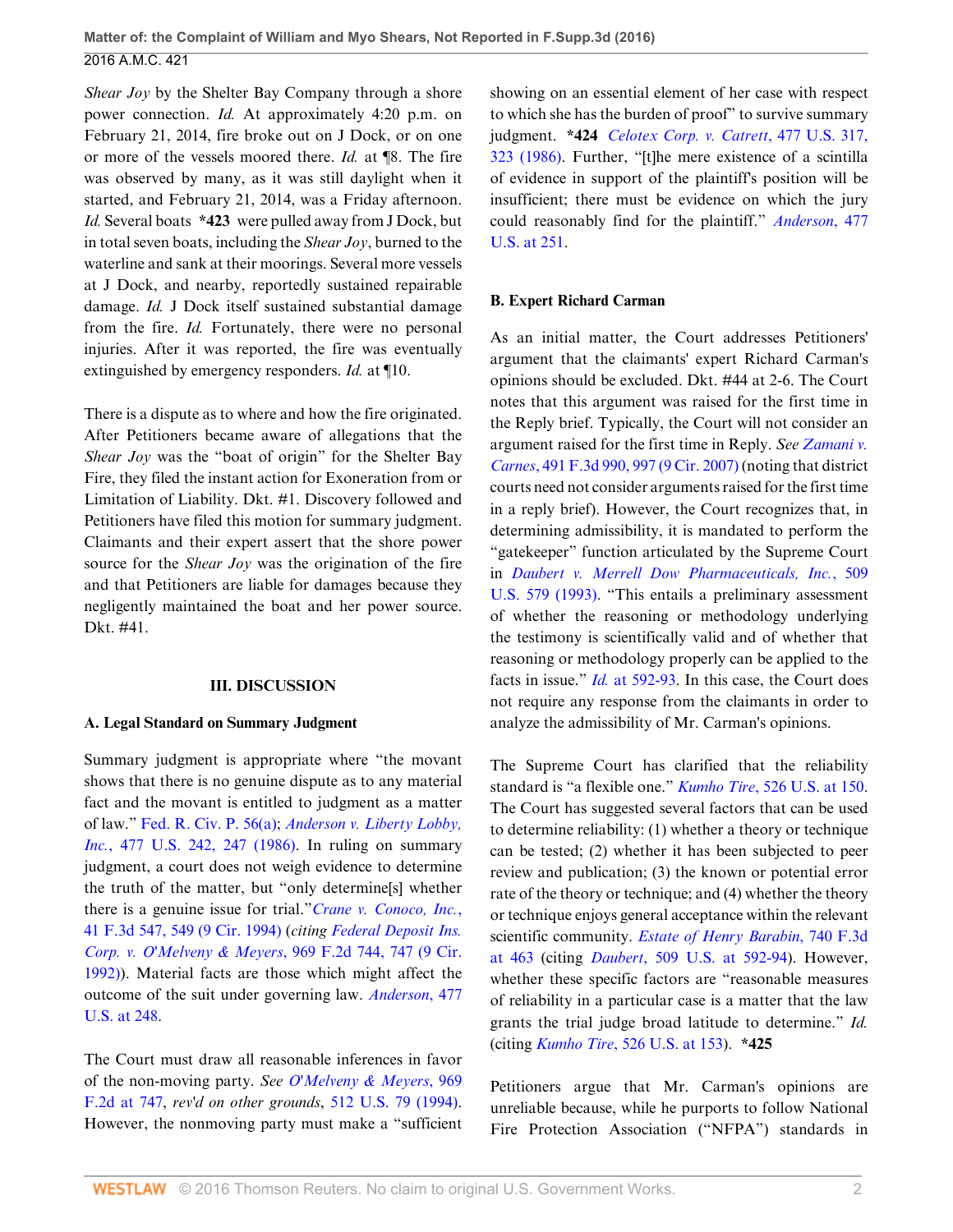forming his opinions, he did not actually do so. Dkt. #44 at 2. Petitioners are correct that numerous courts have found NFPA 921 to be an acceptable guide for fire investigation methodology. *See [Schlesinger v.](http://www.westlaw.com/Link/Document/FullText?findType=Y&serNum=2027071098&pubNum=0004637&originatingDoc=I4e633e11183c11e685c89620c5f83c14&refType=RP&fi=co_pp_sp_4637_504&originationContext=document&vr=3.0&rs=cblt1.0&transitionType=DocumentItem&contextData=(sc.Search)#co_pp_sp_4637_504) United States*[, 898 F. Supp.2d 489, 504 \(E.D.N.Y. 2012\)](http://www.westlaw.com/Link/Document/FullText?findType=Y&serNum=2027071098&pubNum=0004637&originatingDoc=I4e633e11183c11e685c89620c5f83c14&refType=RP&fi=co_pp_sp_4637_504&originationContext=document&vr=3.0&rs=cblt1.0&transitionType=DocumentItem&contextData=(sc.Search)#co_pp_sp_4637_504) (collecting cases); *[Russ v. Safeco Ins. Co.](http://www.westlaw.com/Link/Document/FullText?findType=Y&serNum=2030276979&pubNum=0000999&originatingDoc=I4e633e11183c11e685c89620c5f83c14&refType=RP&originationContext=document&vr=3.0&rs=cblt1.0&transitionType=DocumentItem&contextData=(sc.Search))*, No. 2:11cv195- [KS-MTP, 2013 U.S. Dist. LEXIS 42333, 2013 WL](http://www.westlaw.com/Link/Document/FullText?findType=Y&serNum=2030276979&pubNum=0000999&originatingDoc=I4e633e11183c11e685c89620c5f83c14&refType=RP&originationContext=document&vr=3.0&rs=cblt1.0&transitionType=DocumentItem&contextData=(sc.Search)) [1310501, at \\*24 \(S.D.Miss. Mar. 26, 2013\)](http://www.westlaw.com/Link/Document/FullText?findType=Y&serNum=2030276979&pubNum=0000999&originatingDoc=I4e633e11183c11e685c89620c5f83c14&refType=RP&originationContext=document&vr=3.0&rs=cblt1.0&transitionType=DocumentItem&contextData=(sc.Search)) (collecting cases). Moreover, courts have often excluded expert testimony that fails to comport with NFPA 921 standards when the expert witness explicitly references the guide in reaching his or her conclusions. *See [Russell v. Whirlpool](http://www.westlaw.com/Link/Document/FullText?findType=Y&serNum=2029450524&pubNum=0000506&originatingDoc=I4e633e11183c11e685c89620c5f83c14&refType=RP&fi=co_pp_sp_506_455&originationContext=document&vr=3.0&rs=cblt1.0&transitionType=DocumentItem&contextData=(sc.Search)#co_pp_sp_506_455) Corp.*[, 702 F.3d 450, 455 \(8 Cir. 2012\);](http://www.westlaw.com/Link/Document/FullText?findType=Y&serNum=2029450524&pubNum=0000506&originatingDoc=I4e633e11183c11e685c89620c5f83c14&refType=RP&fi=co_pp_sp_506_455&originationContext=document&vr=3.0&rs=cblt1.0&transitionType=DocumentItem&contextData=(sc.Search)#co_pp_sp_506_455) *[Schlesinger](http://www.westlaw.com/Link/Document/FullText?findType=Y&serNum=2027071098&pubNum=0004637&originatingDoc=I4e633e11183c11e685c89620c5f83c14&refType=RP&fi=co_pp_sp_4637_504&originationContext=document&vr=3.0&rs=cblt1.0&transitionType=DocumentItem&contextData=(sc.Search)#co_pp_sp_4637_504)*, 898 [F. Supp.2d at 504](http://www.westlaw.com/Link/Document/FullText?findType=Y&serNum=2027071098&pubNum=0004637&originatingDoc=I4e633e11183c11e685c89620c5f83c14&refType=RP&fi=co_pp_sp_4637_504&originationContext=document&vr=3.0&rs=cblt1.0&transitionType=DocumentItem&contextData=(sc.Search)#co_pp_sp_4637_504) (collecting cases). This Court has recognized as much. *See [Affiliated FM Ins. Co. v. LTK](http://www.westlaw.com/Link/Document/FullText?findType=Y&serNum=2033172074&pubNum=0000999&originatingDoc=I4e633e11183c11e685c89620c5f83c14&refType=RP&originationContext=document&vr=3.0&rs=cblt1.0&transitionType=DocumentItem&contextData=(sc.Search)) Consulting Servs.*[, 2014 U.S. Dist. LEXIS 53203, \\*11-12,](http://www.westlaw.com/Link/Document/FullText?findType=Y&serNum=2033172074&pubNum=0000999&originatingDoc=I4e633e11183c11e685c89620c5f83c14&refType=RP&originationContext=document&vr=3.0&rs=cblt1.0&transitionType=DocumentItem&contextData=(sc.Search)) [2014 WL 1494026 \(W.D. Wash. Apr. 16, 2014\).](http://www.westlaw.com/Link/Document/FullText?findType=Y&serNum=2033172074&pubNum=0000999&originatingDoc=I4e633e11183c11e685c89620c5f83c14&refType=RP&originationContext=document&vr=3.0&rs=cblt1.0&transitionType=DocumentItem&contextData=(sc.Search)) However, it is also true that "an expert's reliance on a methodology other than NFPA 921 does not render his opinions per se unreliable." *See Russell*[, 702 F.3d at 455](http://www.westlaw.com/Link/Document/FullText?findType=Y&serNum=2029450524&pubNum=0000506&originatingDoc=I4e633e11183c11e685c89620c5f83c14&refType=RP&fi=co_pp_sp_506_455&originationContext=document&vr=3.0&rs=cblt1.0&transitionType=DocumentItem&contextData=(sc.Search)#co_pp_sp_506_455) ("We have held NFPA 921 qualifies as a reliable method endorsed by a professional organization, .. but we have not held NFPA 921 is the *only* reliable way to investigate a fire.") (italics in original; citations omitted); *see also [Schlesinger](http://www.westlaw.com/Link/Document/FullText?findType=Y&serNum=2027071098&pubNum=0004637&originatingDoc=I4e633e11183c11e685c89620c5f83c14&refType=RP&fi=co_pp_sp_4637_504&originationContext=document&vr=3.0&rs=cblt1.0&transitionType=DocumentItem&contextData=(sc.Search)#co_pp_sp_4637_504)*, 898 [F. Supp.2d at 504](http://www.westlaw.com/Link/Document/FullText?findType=Y&serNum=2027071098&pubNum=0004637&originatingDoc=I4e633e11183c11e685c89620c5f83c14&refType=RP&fi=co_pp_sp_4637_504&originationContext=document&vr=3.0&rs=cblt1.0&transitionType=DocumentItem&contextData=(sc.Search)#co_pp_sp_4637_504) ("[T]he Court is aware of no court in this circuit that has refused to admit expert testimony in an arson case because his or her opinion was based on a methodology other than that prescribed in NFPA 921.").

In this case, Mr. Carman does not reference NFPA 921 in his expert report.*See* Dkt. #34, Ex. 1. In his report, Mr. Carman purports to rely on his "extensive experience, training, and education in fire investigation and the determination of the origination and cause of fires, examination and analyzing fire scenes and firedamaged vessels and equipment, fire analysis, and the extensive work" he performed in this matter. Dkt. #34, Ex. 1 at 1. He later testified in his deposition and states in a Declaration in support of the claimants' opposition to this motion that he also relied on the expertise of his electrical engineer and "used NFPA 921 guidelines to then deduce the cause **\*426** of the fire." Dkts. #42 at ¶4 and #45, Ex. 2 at 41:15-17. In arguing that Mr. Carman's testimony is unreliable, Petitioners assert that Mr. Carman's conclusion departs from multiple provisions of the NFPA guidelines, which mandate he reach the conclusion that the cause of the fire is undeterminable under these circumstances. Dkt. #44 at 2-6. Petitioners base their argument on the fact that

Mr. Carman could not test his hypothesis as neither the shore power receptacle nor the shore power plug was ever recovered after the fire. *Id.*

Given that Mr. Carman does not specifically rely on NFPA 921 guidelines in his expert report, and explains his reliance on and alleged departures from NFPA 921 in his deposition, the Court finds that Petitioners' complaints more properly go to the weight of his testimony, rather than providing the basis for disqualification. The failure to test does not automatically render expert testimony regarding the origin and cause of fires inadmissible.*See, e.g., [Hickerson v. Pride Mobility Prods. Corp.](http://www.westlaw.com/Link/Document/FullText?findType=Y&serNum=2010878591&pubNum=0000506&originatingDoc=I4e633e11183c11e685c89620c5f83c14&refType=RP&fi=co_pp_sp_506_1257&originationContext=document&vr=3.0&rs=cblt1.0&transitionType=DocumentItem&contextData=(sc.Search)#co_pp_sp_506_1257)*, 470 F.3d [1252, 1257 \(8 Cir. 2006\)](http://www.westlaw.com/Link/Document/FullText?findType=Y&serNum=2010878591&pubNum=0000506&originatingDoc=I4e633e11183c11e685c89620c5f83c14&refType=RP&fi=co_pp_sp_506_1257&originationContext=document&vr=3.0&rs=cblt1.0&transitionType=DocumentItem&contextData=(sc.Search)#co_pp_sp_506_1257) (holding admissible a fire causation expert opinion where the methodology involved no testing but the application of specialized knowledge to observations of a fire scene). Accordingly, the Court declines to exclude Mr. Carman's opinions at this time.

#### **C. Negligence and Unseaworthiness**

The Court thus turns to Petitioners' arguments regarding liability. The Limitation of Liability Act, codified at [46](http://www.westlaw.com/Link/Document/FullText?findType=L&pubNum=1000546&cite=46USCAS30505&originatingDoc=I4e633e11183c11e685c89620c5f83c14&refType=LQ&originationContext=document&vr=3.0&rs=cblt1.0&transitionType=DocumentItem&contextData=(sc.Search)) [U.S.C. s 30505,](http://www.westlaw.com/Link/Document/FullText?findType=L&pubNum=1000546&cite=46USCAS30505&originatingDoc=I4e633e11183c11e685c89620c5f83c14&refType=LQ&originationContext=document&vr=3.0&rs=cblt1.0&transitionType=DocumentItem&contextData=(sc.Search)) applies to both commercial vessels and non-commercial "pleasure craft," *[Matter of Hechinger](http://www.westlaw.com/Link/Document/FullText?findType=Y&pubNum=0000109&cite=1990AMC765&originatingDoc=I4e633e11183c11e685c89620c5f83c14&refType=AM&fi=co_pp_sp_109_770&originationContext=document&vr=3.0&rs=cblt1.0&transitionType=DocumentItem&contextData=(sc.Search)#co_pp_sp_109_770)*, [1990 AMC 765, 770-71,](http://www.westlaw.com/Link/Document/FullText?findType=Y&pubNum=0000109&cite=1990AMC765&originatingDoc=I4e633e11183c11e685c89620c5f83c14&refType=AM&fi=co_pp_sp_109_770&originationContext=document&vr=3.0&rs=cblt1.0&transitionType=DocumentItem&contextData=(sc.Search)#co_pp_sp_109_770) [890 F.2d 202, 206 \(9 Cir.](http://www.westlaw.com/Link/Document/FullText?findType=Y&serNum=1989166765&pubNum=0000350&originatingDoc=I4e633e11183c11e685c89620c5f83c14&refType=RP&fi=co_pp_sp_350_206&originationContext=document&vr=3.0&rs=cblt1.0&transitionType=DocumentItem&contextData=(sc.Search)#co_pp_sp_350_206) [1989\)](http://www.westlaw.com/Link/Document/FullText?findType=Y&serNum=1989166765&pubNum=0000350&originatingDoc=I4e633e11183c11e685c89620c5f83c14&refType=RP&fi=co_pp_sp_350_206&originationContext=document&vr=3.0&rs=cblt1.0&transitionType=DocumentItem&contextData=(sc.Search)#co_pp_sp_350_206), and "limits shipowner liability arising from the unseaworthiness of the shipowner's vessel or the negligence of the vessel's crew unless the condition of unseaworthiness or the act of negligence was within the shipowner's "privity or knowledge.'." *[In re Bowfin M/](http://www.westlaw.com/Link/Document/FullText?findType=Y&pubNum=0000109&cite=2003AMC2272&originatingDoc=I4e633e11183c11e685c89620c5f83c14&refType=AM&originationContext=document&vr=3.0&rs=cblt1.0&transitionType=DocumentItem&contextData=(sc.Search)) V*[, 2003 AMC 2272, 2272,](http://www.westlaw.com/Link/Document/FullText?findType=Y&pubNum=0000109&cite=2003AMC2272&originatingDoc=I4e633e11183c11e685c89620c5f83c14&refType=AM&originationContext=document&vr=3.0&rs=cblt1.0&transitionType=DocumentItem&contextData=(sc.Search)) [339 F.3d 1137, 1137](http://www.westlaw.com/Link/Document/FullText?findType=Y&serNum=2003559262&pubNum=0000506&originatingDoc=I4e633e11183c11e685c89620c5f83c14&refType=RP&originationContext=document&vr=3.0&rs=cblt1.0&transitionType=DocumentItem&contextData=(sc.Search)) (9 Cir. 2003 *per curiam*). Ascertaining whether a shipowner may limit his liability is a two-step process. *Id.*; *[Hechinger](http://www.westlaw.com/Link/Document/FullText?findType=Y&pubNum=0000109&cite=1990AMC772&originatingDoc=I4e633e11183c11e685c89620c5f83c14&refType=AM&fi=co_pp_sp_109_772&originationContext=document&vr=3.0&rs=cblt1.0&transitionType=DocumentItem&contextData=(sc.Search)#co_pp_sp_109_772)*, [1990 AMC at 772](http://www.westlaw.com/Link/Document/FullText?findType=Y&pubNum=0000109&cite=1990AMC772&originatingDoc=I4e633e11183c11e685c89620c5f83c14&refType=AM&fi=co_pp_sp_109_772&originationContext=document&vr=3.0&rs=cblt1.0&transitionType=DocumentItem&contextData=(sc.Search)#co_pp_sp_109_772), [890 F.2d at 207](http://www.westlaw.com/Link/Document/FullText?findType=Y&serNum=1989166765&pubNum=0000350&originatingDoc=I4e633e11183c11e685c89620c5f83c14&refType=RP&fi=co_pp_sp_350_207&originationContext=document&vr=3.0&rs=cblt1.0&transitionType=DocumentItem&contextData=(sc.Search)#co_pp_sp_350_207). "First, the court must determine what acts of negligence or conditions of unseaworthiness caused the accident."*[Hercules](http://www.westlaw.com/Link/Document/FullText?findType=Y&serNum=1985140114&pubNum=0000350&originatingDoc=I4e633e11183c11e685c89620c5f83c14&refType=RP&fi=co_pp_sp_350_1563&originationContext=document&vr=3.0&rs=cblt1.0&transitionType=DocumentItem&contextData=(sc.Search)#co_pp_sp_350_1563)* **\*427** *[Carriers, Inc. v. Claimant State of Fla., Dept. of Transp.](http://www.westlaw.com/Link/Document/FullText?findType=Y&serNum=1985140114&pubNum=0000350&originatingDoc=I4e633e11183c11e685c89620c5f83c14&refType=RP&fi=co_pp_sp_350_1563&originationContext=document&vr=3.0&rs=cblt1.0&transitionType=DocumentItem&contextData=(sc.Search)#co_pp_sp_350_1563)*, [768 F.2d 1558, 1563-64 \(11 Cir. 1985\)](http://www.westlaw.com/Link/Document/FullText?findType=Y&serNum=1985140114&pubNum=0000350&originatingDoc=I4e633e11183c11e685c89620c5f83c14&refType=RP&fi=co_pp_sp_350_1563&originationContext=document&vr=3.0&rs=cblt1.0&transitionType=DocumentItem&contextData=(sc.Search)#co_pp_sp_350_1563) (quoting *[Farrell](http://www.westlaw.com/Link/Document/FullText?findType=Y&pubNum=0000109&cite=1976AMC1639&originatingDoc=I4e633e11183c11e685c89620c5f83c14&refType=AM&fi=co_pp_sp_109_1642&originationContext=document&vr=3.0&rs=cblt1.0&transitionType=DocumentItem&contextData=(sc.Search)#co_pp_sp_109_1642) Lines, Inc. v. Jones*[, 1976 AMC 1639, 1642-43,](http://www.westlaw.com/Link/Document/FullText?findType=Y&pubNum=0000109&cite=1976AMC1639&originatingDoc=I4e633e11183c11e685c89620c5f83c14&refType=AM&fi=co_pp_sp_109_1642&originationContext=document&vr=3.0&rs=cblt1.0&transitionType=DocumentItem&contextData=(sc.Search)#co_pp_sp_109_1642) [530 F.2d 7,](http://www.westlaw.com/Link/Document/FullText?findType=Y&serNum=1976145227&pubNum=0000350&originatingDoc=I4e633e11183c11e685c89620c5f83c14&refType=RP&fi=co_pp_sp_350_10&originationContext=document&vr=3.0&rs=cblt1.0&transitionType=DocumentItem&contextData=(sc.Search)#co_pp_sp_350_10) [10 \(5 Cir. 1976\)](http://www.westlaw.com/Link/Document/FullText?findType=Y&serNum=1976145227&pubNum=0000350&originatingDoc=I4e633e11183c11e685c89620c5f83c14&refType=RP&fi=co_pp_sp_350_10&originationContext=document&vr=3.0&rs=cblt1.0&transitionType=DocumentItem&contextData=(sc.Search)#co_pp_sp_350_10)); *accord Hechinger*[, 1990 AMC at 772](http://www.westlaw.com/Link/Document/FullText?findType=Y&pubNum=0000109&cite=1990AMC772&originatingDoc=I4e633e11183c11e685c89620c5f83c14&refType=AM&fi=co_pp_sp_109_772&originationContext=document&vr=3.0&rs=cblt1.0&transitionType=DocumentItem&contextData=(sc.Search)#co_pp_sp_109_772), [890](http://www.westlaw.com/Link/Document/FullText?findType=Y&serNum=1989166765&pubNum=0000350&originatingDoc=I4e633e11183c11e685c89620c5f83c14&refType=RP&fi=co_pp_sp_350_207&originationContext=document&vr=3.0&rs=cblt1.0&transitionType=DocumentItem&contextData=(sc.Search)#co_pp_sp_350_207) [F.2d at 207.](http://www.westlaw.com/Link/Document/FullText?findType=Y&serNum=1989166765&pubNum=0000350&originatingDoc=I4e633e11183c11e685c89620c5f83c14&refType=RP&fi=co_pp_sp_350_207&originationContext=document&vr=3.0&rs=cblt1.0&transitionType=DocumentItem&contextData=(sc.Search)#co_pp_sp_350_207) "That is, a liability must be shown to exist." *Hechinger*[, 1990 AMC at 771,](http://www.westlaw.com/Link/Document/FullText?findType=Y&pubNum=0000109&cite=1990AMC771&originatingDoc=I4e633e11183c11e685c89620c5f83c14&refType=AM&fi=co_pp_sp_109_771&originationContext=document&vr=3.0&rs=cblt1.0&transitionType=DocumentItem&contextData=(sc.Search)#co_pp_sp_109_771) [890 F.2d at 207.](http://www.westlaw.com/Link/Document/FullText?findType=Y&serNum=1989166765&pubNum=0000350&originatingDoc=I4e633e11183c11e685c89620c5f83c14&refType=RP&fi=co_pp_sp_350_207&originationContext=document&vr=3.0&rs=cblt1.0&transitionType=DocumentItem&contextData=(sc.Search)#co_pp_sp_350_207)

"Second, the court must determine whether the shipowner had knowledge or privity of those same acts of negligence or conditions of unseaworthiness" that caused the accident. *Hercules*[, 768 F.2d at 1564](http://www.westlaw.com/Link/Document/FullText?findType=Y&serNum=1985140114&pubNum=0000350&originatingDoc=I4e633e11183c11e685c89620c5f83c14&refType=RP&fi=co_pp_sp_350_1564&originationContext=document&vr=3.0&rs=cblt1.0&transitionType=DocumentItem&contextData=(sc.Search)#co_pp_sp_350_1564). "This burden is not met by simply proving a lack of actual knowledge, for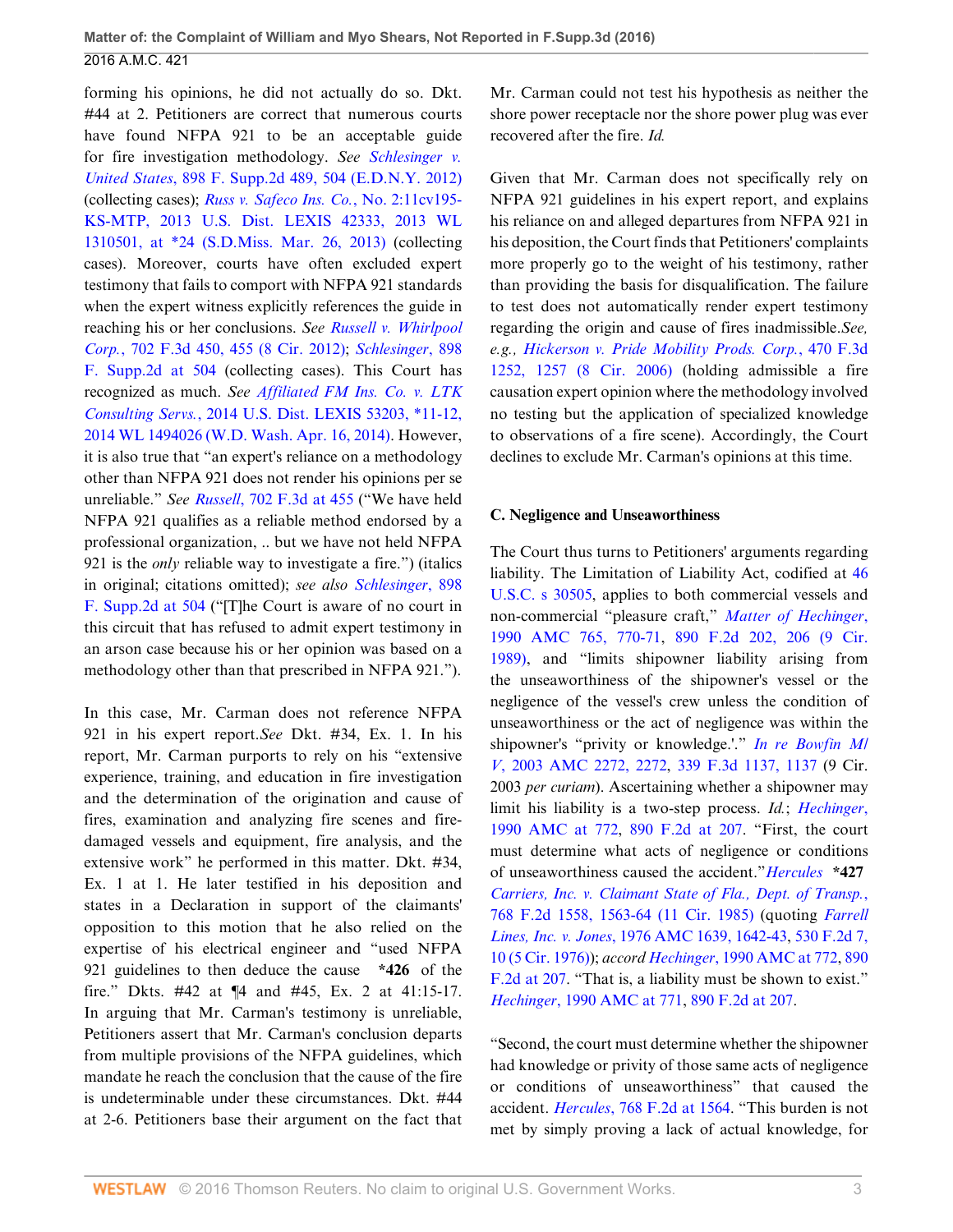privity and knowledge is established where the means of obtaining knowledge exist, or where reasonable inspection would have led to the requisite knowledge."*Id.* The claimant bears the initial burden of establishing the unseaworthy condition or negligence that served as the "causative agent." *[Carr v. PMS Fishing Corp.](http://www.westlaw.com/Link/Document/FullText?findType=Y&pubNum=0000109&cite=1999AMC2958&originatingDoc=I4e633e11183c11e685c89620c5f83c14&refType=AM&fi=co_pp_sp_109_2961&originationContext=document&vr=3.0&rs=cblt1.0&transitionType=DocumentItem&contextData=(sc.Search)#co_pp_sp_109_2961)*, 1999 AMC [2958, 2961,](http://www.westlaw.com/Link/Document/FullText?findType=Y&pubNum=0000109&cite=1999AMC2958&originatingDoc=I4e633e11183c11e685c89620c5f83c14&refType=AM&fi=co_pp_sp_109_2961&originationContext=document&vr=3.0&rs=cblt1.0&transitionType=DocumentItem&contextData=(sc.Search)#co_pp_sp_109_2961) [191 F.3d 1, 4 \(1 Cir. 1999\);](http://www.westlaw.com/Link/Document/FullText?findType=Y&serNum=1999199616&pubNum=0000506&originatingDoc=I4e633e11183c11e685c89620c5f83c14&refType=RP&fi=co_pp_sp_506_4&originationContext=document&vr=3.0&rs=cblt1.0&transitionType=DocumentItem&contextData=(sc.Search)#co_pp_sp_506_4)*[Hercules](http://www.westlaw.com/Link/Document/FullText?findType=Y&serNum=1985140114&pubNum=0000350&originatingDoc=I4e633e11183c11e685c89620c5f83c14&refType=RP&fi=co_pp_sp_350_1564&originationContext=document&vr=3.0&rs=cblt1.0&transitionType=DocumentItem&contextData=(sc.Search)#co_pp_sp_350_1564)*, 768 [F.2d at 1564](http://www.westlaw.com/Link/Document/FullText?findType=Y&serNum=1985140114&pubNum=0000350&originatingDoc=I4e633e11183c11e685c89620c5f83c14&refType=RP&fi=co_pp_sp_350_1564&originationContext=document&vr=3.0&rs=cblt1.0&transitionType=DocumentItem&contextData=(sc.Search)#co_pp_sp_350_1564). "If the claimant succeeds in that first-stage endeavor, the burden then shifts to the shipowner to establish its lack of privity and knowledge." *Carr*[, 1999](http://www.westlaw.com/Link/Document/FullText?findType=Y&pubNum=0000109&cite=1999AMC2961&originatingDoc=I4e633e11183c11e685c89620c5f83c14&refType=AM&fi=co_pp_sp_109_2961&originationContext=document&vr=3.0&rs=cblt1.0&transitionType=DocumentItem&contextData=(sc.Search)#co_pp_sp_109_2961) [AMC at 2961](http://www.westlaw.com/Link/Document/FullText?findType=Y&pubNum=0000109&cite=1999AMC2961&originatingDoc=I4e633e11183c11e685c89620c5f83c14&refType=AM&fi=co_pp_sp_109_2961&originationContext=document&vr=3.0&rs=cblt1.0&transitionType=DocumentItem&contextData=(sc.Search)#co_pp_sp_109_2961), [191 F.3d at 4](http://www.westlaw.com/Link/Document/FullText?findType=Y&serNum=1999199616&pubNum=0000506&originatingDoc=I4e633e11183c11e685c89620c5f83c14&refType=RP&fi=co_pp_sp_506_4&originationContext=document&vr=3.0&rs=cblt1.0&transitionType=DocumentItem&contextData=(sc.Search)#co_pp_sp_506_4) (citing *Hercules*[, 768 F.2d at](http://www.westlaw.com/Link/Document/FullText?findType=Y&serNum=1985140114&pubNum=0000350&originatingDoc=I4e633e11183c11e685c89620c5f83c14&refType=RP&fi=co_pp_sp_350_1564&originationContext=document&vr=3.0&rs=cblt1.0&transitionType=DocumentItem&contextData=(sc.Search)#co_pp_sp_350_1564) [1564](http://www.westlaw.com/Link/Document/FullText?findType=Y&serNum=1985140114&pubNum=0000350&originatingDoc=I4e633e11183c11e685c89620c5f83c14&refType=RP&fi=co_pp_sp_350_1564&originationContext=document&vr=3.0&rs=cblt1.0&transitionType=DocumentItem&contextData=(sc.Search)#co_pp_sp_350_1564)).

## *1. Step One: Liability*

Petitioners dispute, but have assumed for purposes of this motion, that the fire originated from the *Shear Joy.* They do not assume or concede, however, that the fire resulted from the vessel's shore power receptacle. Petitioners argue that, even assuming the fire started on their boat, the claimants have no evidence proving what caused the fire to start, or that such cause was the result of negligence or an unseaworthy condition.<sup>2</sup> Claimants attempt to meet their burden of proof at step one by demonstrating that (1) the fire was caused by the Shears' negligent acts and/or (2) the fire was caused by the **\*428** unseaworthy condition of the *Shear Joy.* The Court examines each assertion in turn.

## **a. Liability Based on Negligence**

Despite their best efforts, the Court now finds that the claimants are unable to demonstrate that any negligent acts by the Shears caused the fire on the *Shear Joy.* Thus, they fail to meet their burden of proof at step one with respect to negligence. *See Carr*[, 1999 AMC at 2961](http://www.westlaw.com/Link/Document/FullText?findType=Y&pubNum=0000109&cite=1999AMC2961&originatingDoc=I4e633e11183c11e685c89620c5f83c14&refType=AM&fi=co_pp_sp_109_2961&originationContext=document&vr=3.0&rs=cblt1.0&transitionType=DocumentItem&contextData=(sc.Search)#co_pp_sp_109_2961), [191](http://www.westlaw.com/Link/Document/FullText?findType=Y&serNum=1999199616&pubNum=0000506&originatingDoc=I4e633e11183c11e685c89620c5f83c14&refType=RP&fi=co_pp_sp_506_4&originationContext=document&vr=3.0&rs=cblt1.0&transitionType=DocumentItem&contextData=(sc.Search)#co_pp_sp_506_4) [F.3d at 4](http://www.westlaw.com/Link/Document/FullText?findType=Y&serNum=1999199616&pubNum=0000506&originatingDoc=I4e633e11183c11e685c89620c5f83c14&refType=RP&fi=co_pp_sp_506_4&originationContext=document&vr=3.0&rs=cblt1.0&transitionType=DocumentItem&contextData=(sc.Search)#co_pp_sp_506_4).

In this case, the claimants attribute the fire to Mr. Shears' alleged failure "to reasonably and regularly inspect his shore power connection."  $3$  Dkt. #41 at 4. The claimants have scant evidence to support this theory. Indeed, this theory is based on the fact that Mr. Shears apparently failed to fix a faulty electrical outlet that he was not using, and that he failed to clean the electrical contacts on the receptacle he was using monthly. Dkt. #41 at 12. According to the claimants, Mr. Shears is also negligent because he failed to inspect his shore power connection "periodically or regularly." *Id.* The claimants rely primarily on Mr. Shears' deposition testimony that he did not check to see if the shore power receptacle had loose wires inside connected to it, did not hire anyone to fix the nonworking receptacle, and that he could not remember the last time he inspected the shore power receptacle. Dkt. #41 at 3-4 (citing Dkt. #43, Ex. A at 58:21-24, 67:11-23 and 85:22-86:15). In addition, they rely on their expert's conclusion that the power receptacle must have started the fire because the boat's electrical appliances and space heaters did not appear to cause the fire and it is not uncommon for fires to start in power receptacles. Dkt. #34, Ex. 1.

On the record currently before the Court, there is not enough evidence for a reasonable jury to find that the Shears were negligent under this theory. *See Galen v. County of Los Angeles*, 477 F.3d 62, 658 (9 Cir. 2007). Indeed, the claimants' entire negligence case under this theory is based on speculation, including that of their expert. The claimants have seized on the fact that their expert ruled **\*429** out other electrical sources on the *Shear Joy*, but they fail to account for the fact that the shore power receptacle was incapable of being tested because neither the shore power receptacle nor the shore power plug was recovered after the fire. Dkt. #45, Ex. 2 at 131:2-7, and 154:19-157:1. In addition, claimants' expert admits that he has no evidence that: 1) there was anything wrong with the Shears' shore power; 2) that the shore power connection was corroded; 3) the shore power connection was loose; 4) there was any form of resistance that was causing heat from the location of the shore power connection; 5) that Mr. Shears was negligent in any manner; or 6) that the *Shear Joy* was unseaworthy in any manner. Dkt. #45, Ex. 2 at 128:2-13 and 143:11-16. The claimant's expert also admits that he is not an electrical expert, does not know what tests his electrical engineer conducted, and has nothing in writing, including any reports, from his electrical engineer. Dkt. #45, Ex. 2 at 23:14-25:25:9 and 144:22-145:10. As a result, any conclusion about the Shears' actions or inactions with respect to the power receptacles, and that such actions or inactions led to the origination of the fire, would require speculation. Speculation alone is not enough to defeat summary judgment. *See [Nelson v. Pima Community](http://www.westlaw.com/Link/Document/FullText?findType=Y&serNum=1996109160&pubNum=0000506&originatingDoc=I4e633e11183c11e685c89620c5f83c14&refType=RP&fi=co_pp_sp_506_1081&originationContext=document&vr=3.0&rs=cblt1.0&transitionType=DocumentItem&contextData=(sc.Search)#co_pp_sp_506_1081) College*[, 83 F.3d 1075, 1081-82 \(9 Cir. 1996\)](http://www.westlaw.com/Link/Document/FullText?findType=Y&serNum=1996109160&pubNum=0000506&originatingDoc=I4e633e11183c11e685c89620c5f83c14&refType=RP&fi=co_pp_sp_506_1081&originationContext=document&vr=3.0&rs=cblt1.0&transitionType=DocumentItem&contextData=(sc.Search)#co_pp_sp_506_1081). Moreover, a jury is not permitted to resort to speculation in reaching its verdict at trial. *[McSherry v. City of Long Beach](http://www.westlaw.com/Link/Document/FullText?findType=Y&serNum=2020147618&pubNum=0000506&originatingDoc=I4e633e11183c11e685c89620c5f83c14&refType=RP&fi=co_pp_sp_506_1136&originationContext=document&vr=3.0&rs=cblt1.0&transitionType=DocumentItem&contextData=(sc.Search)#co_pp_sp_506_1136)*, 584 [F.3d 1129, 1136, 1138 \(9 Cir. 2009\)](http://www.westlaw.com/Link/Document/FullText?findType=Y&serNum=2020147618&pubNum=0000506&originatingDoc=I4e633e11183c11e685c89620c5f83c14&refType=RP&fi=co_pp_sp_506_1136&originationContext=document&vr=3.0&rs=cblt1.0&transitionType=DocumentItem&contextData=(sc.Search)#co_pp_sp_506_1136).